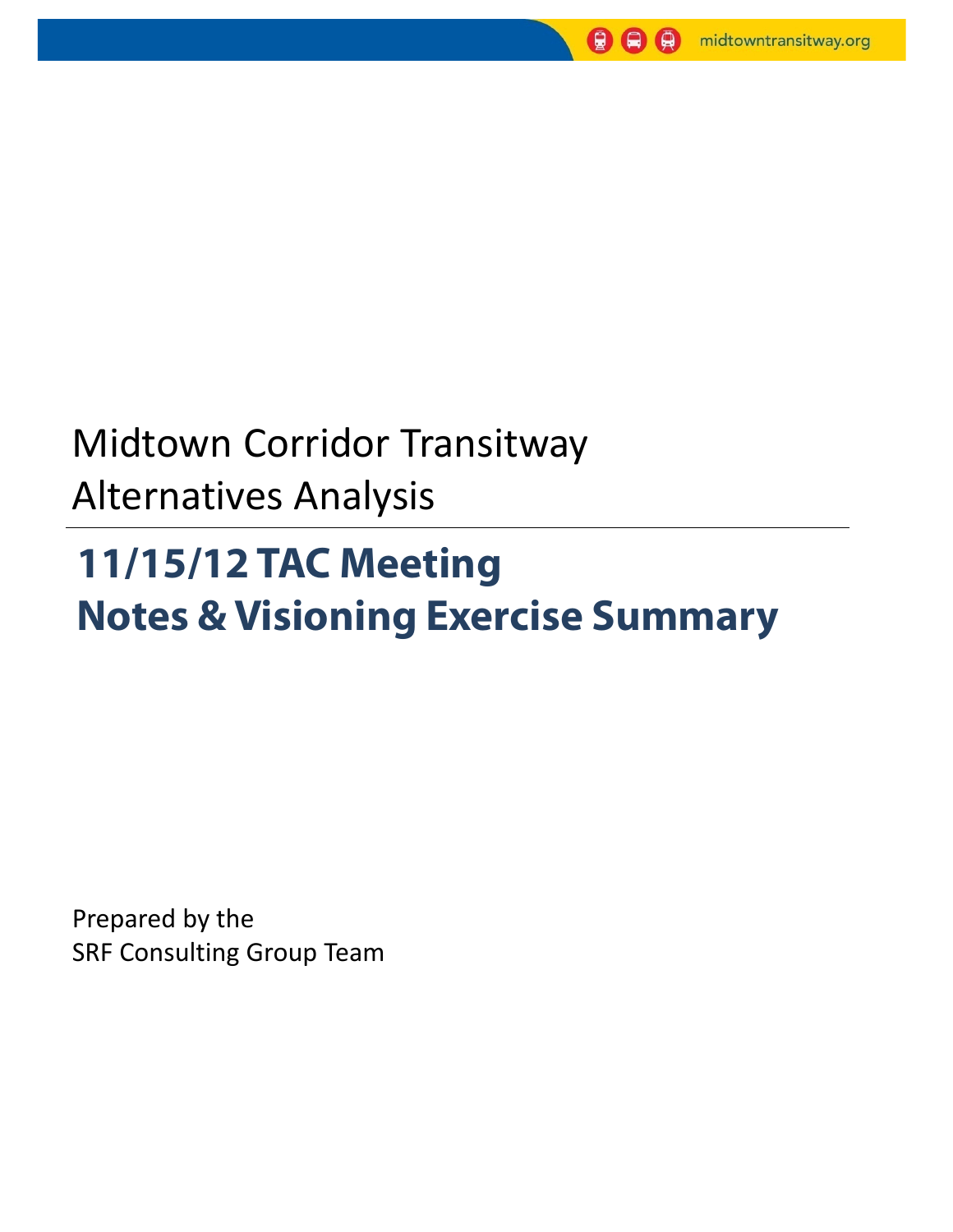### Midtown Corridor AA

### TAC Meeting Notes

#### **November 15, 2012, 2:30 PM – 4:30 PM**

#### Metro Transit

#### **TAC and PMT Members in Attendance**

| <b>Name</b>            | Organization                     | Present | <b>Alternate</b> | <b>Absent</b> |
|------------------------|----------------------------------|---------|------------------|---------------|
| Dean Michalko          | Hennepin County - HCWT           |         |                  | X             |
| Adele Hall             | Hennepin County - HCWT           |         |                  | X             |
| Tom Johnson            | Hennepin County - Transportation |         |                  | X             |
| Lisa Johnson           | Metro Transit - Bus Ops          |         | X                |               |
| <b>Maurice Roers</b>   | Metro Transit - Eng/Fac          | X       |                  |               |
| John Humphrey          | Metro Transit - Rail Ops         |         | X                |               |
| John Dillery           | <b>Metro Transit - Serv Dev</b>  | X       |                  |               |
| Michael Mechtenberg    | Metro Transit - Serv Dev         | X       |                  |               |
| Jim Alexander          | <b>Metro Transit - SWLRT</b>     |         | X                |               |
| Jonathan Ehrlich       | Metropolitan Council             | X       |                  |               |
| Kha Vue                | <b>MnDOT</b>                     |         | X                |               |
| Paul Mogush            | Minneapolis CPED                 | X       |                  |               |
| Anna Flintoft          | Minneapolis Public Works         | X       |                  |               |
| Simon Blenski          | Minneapolis Public Works         |         |                  | X             |
| <b>Charles Carlson</b> | <b>Metro Transit - BRT</b>       | X       |                  |               |

#### **TAC Alternates in attendance**

| <b>Name</b>       | Substituting for:        |  |
|-------------------|--------------------------|--|
| <b>Tom Domres</b> | Jim Alexander - SWLRT    |  |
| Mark Benedict     | John Humphrey - Rail Ops |  |
| Gina Mitteco      | Kha Vue - MnDOT          |  |

#### **OTHER ATTENDEES**

| <b>Name</b>              | Organization                |
|--------------------------|-----------------------------|
| <b>Chelsey Armstrong</b> | <b>Metro Transit Intern</b> |
| Kim Zlimen               | <b>Hennepin County</b>      |

#### **Consultants in attendance**

| <b>Name</b>     | Organization |  |
|-----------------|--------------|--|
| Joe Kern        | <b>SRF</b>   |  |
| Liz Heyman      | <b>SRF</b>   |  |
| Charleen Zimmer | 7AN          |  |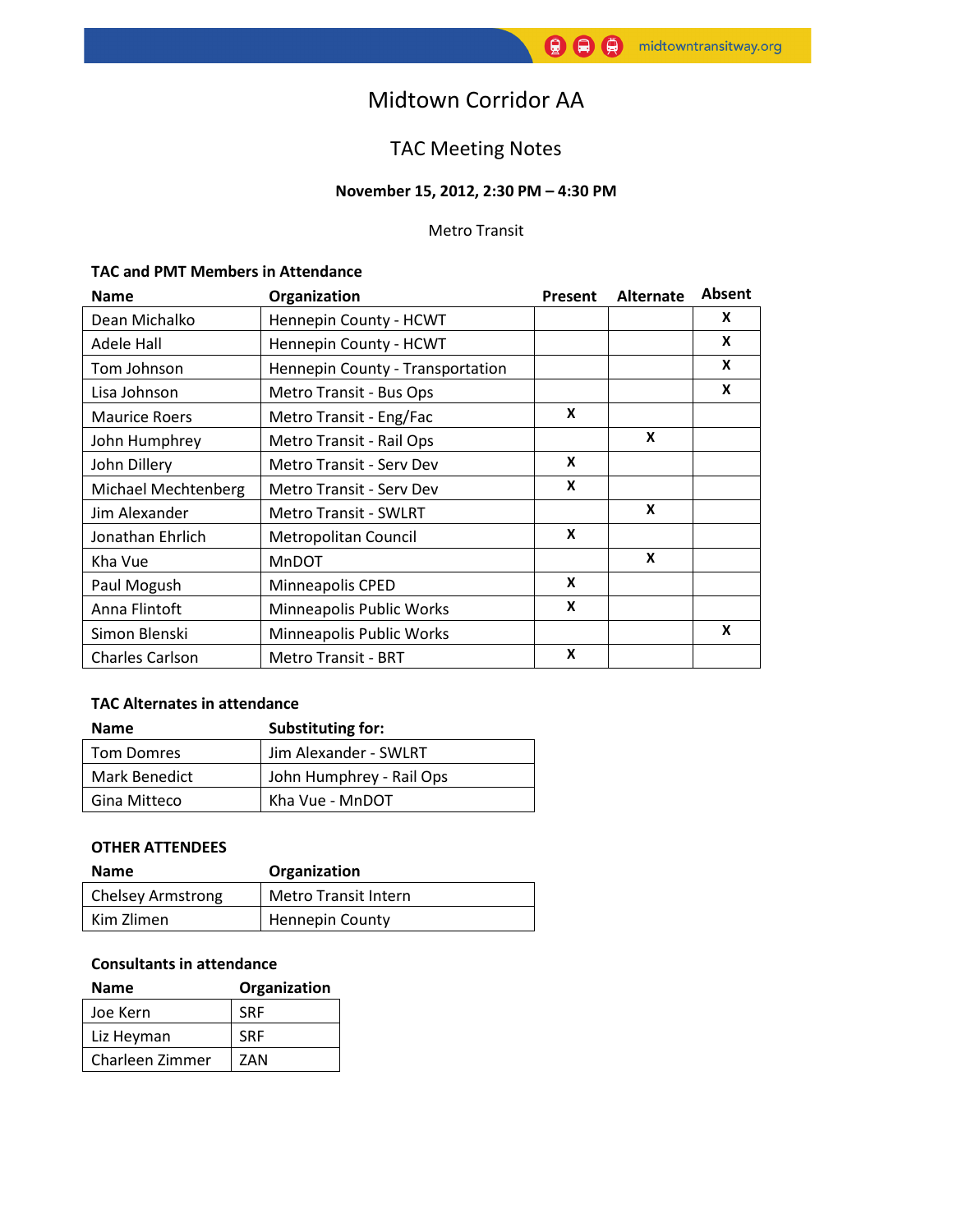#### Meeting Notes

- Mike Mechtenberg introduced the group, reviewed the roles and responsibilities of the TAC
- Joe Kern presented an AA overview.
	- o Joe clarified that although MAP-21 no longer requires an official AA process, the Midtown Corridor AA project will still follow the traditional AA steps. The project will also still analyze No-build and Transportation System Management (TSM) alternatives.
- Mike Mechtenberg gave an overview of the corridor.
	- $\circ$  A TAC member asked why the study area does not continue east beyond the Blue Line connection. Mike Mechtenberg noted that the trench portion of the study area ends at the Blue Line and land use becomes less dense in this area as well.
	- o It was noted that the study should consider how an eastern extension would connect with the locally preferred alternative (LPA).
- Charleen Zimmer gave and overview of the project's outreach strategy.
- Charleen Zimmer led the group in a facilitated visualization exercise. Please see the visualization summary file for more detail.
- Next Meeting: The next TAC meeting is scheduled for 2/7/13.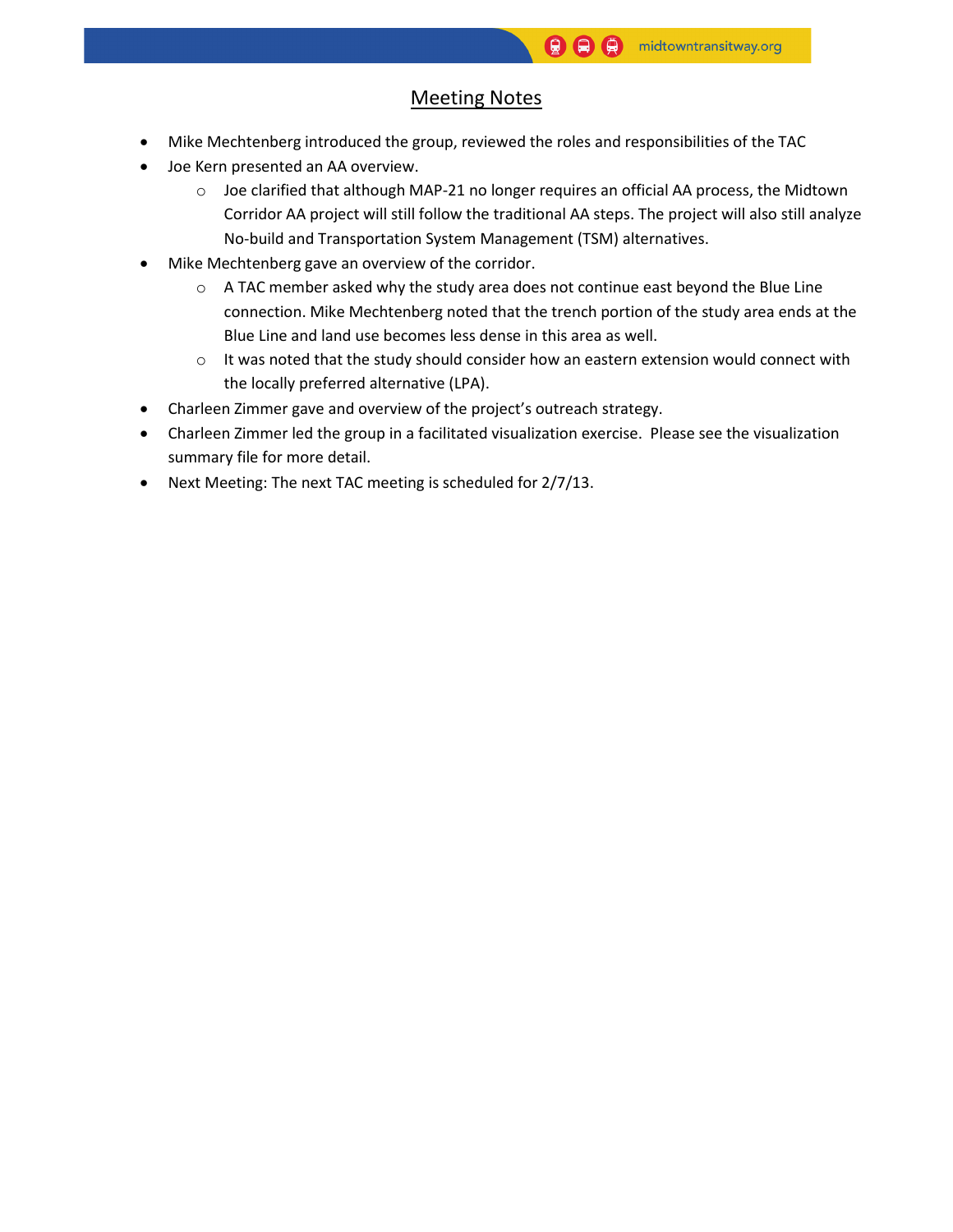## **11/15/12 TAC Visioning Exercise Summary**

The goal of the Visioning Exercise was to introduce participants to factors that influence policy choices within the Midtown Corridor as well as the tradeoffs between potential policy choices.

The exercise gathered participants' thoughts and opinions on how tradeoffs should be balanced. Participants answered a series of questions addressing tradeoffs in the five subject areas shown on the graphic below. Participants recorded their answers on sticky notes and facilitators sorted their answers to reveal areas of consensus, disagreement and overall themes.



**Influencing Factors and Potential Tradeoffs**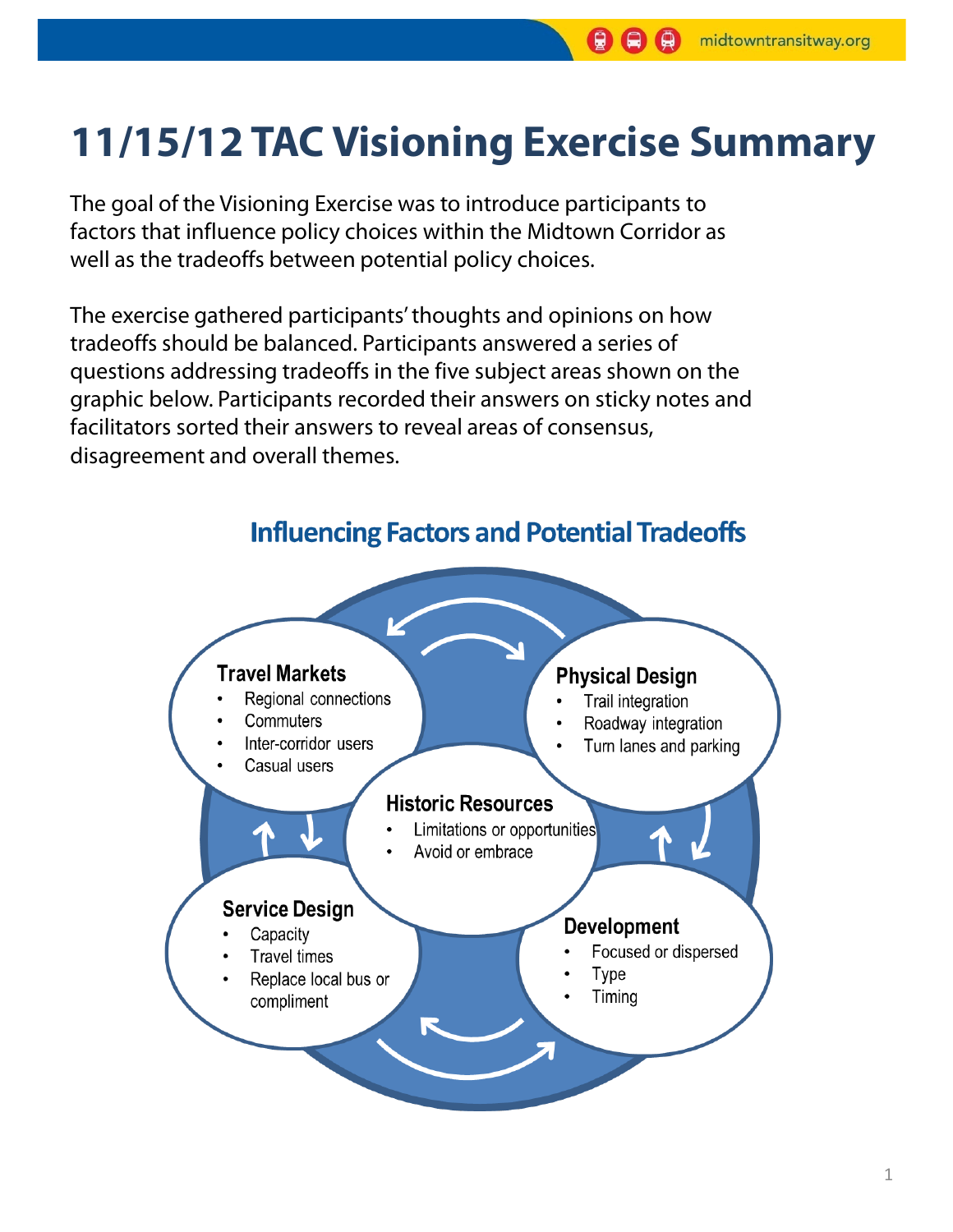## **HISTORIC RESOURCES**



### **How should the project deal with historic resources?**

# **Embrace** Protect Incorporate

Balance historic resources within the project area where possible

### **What are the important historic resources in the corridor?**

**Buildings** Bridges Lake Street storefronts

### **Take away thoughts**

- The overall trend in the group was to embrace and protect historic resources. The group seemed to agree that, if done well, transit can enhance historic resources.
- The greatest number of respondents called out buildings and bridges as the important historic resources along the corridor.
- Important idea:
	- Need to consider the effect historic bridge maintenance may have on on-going operations.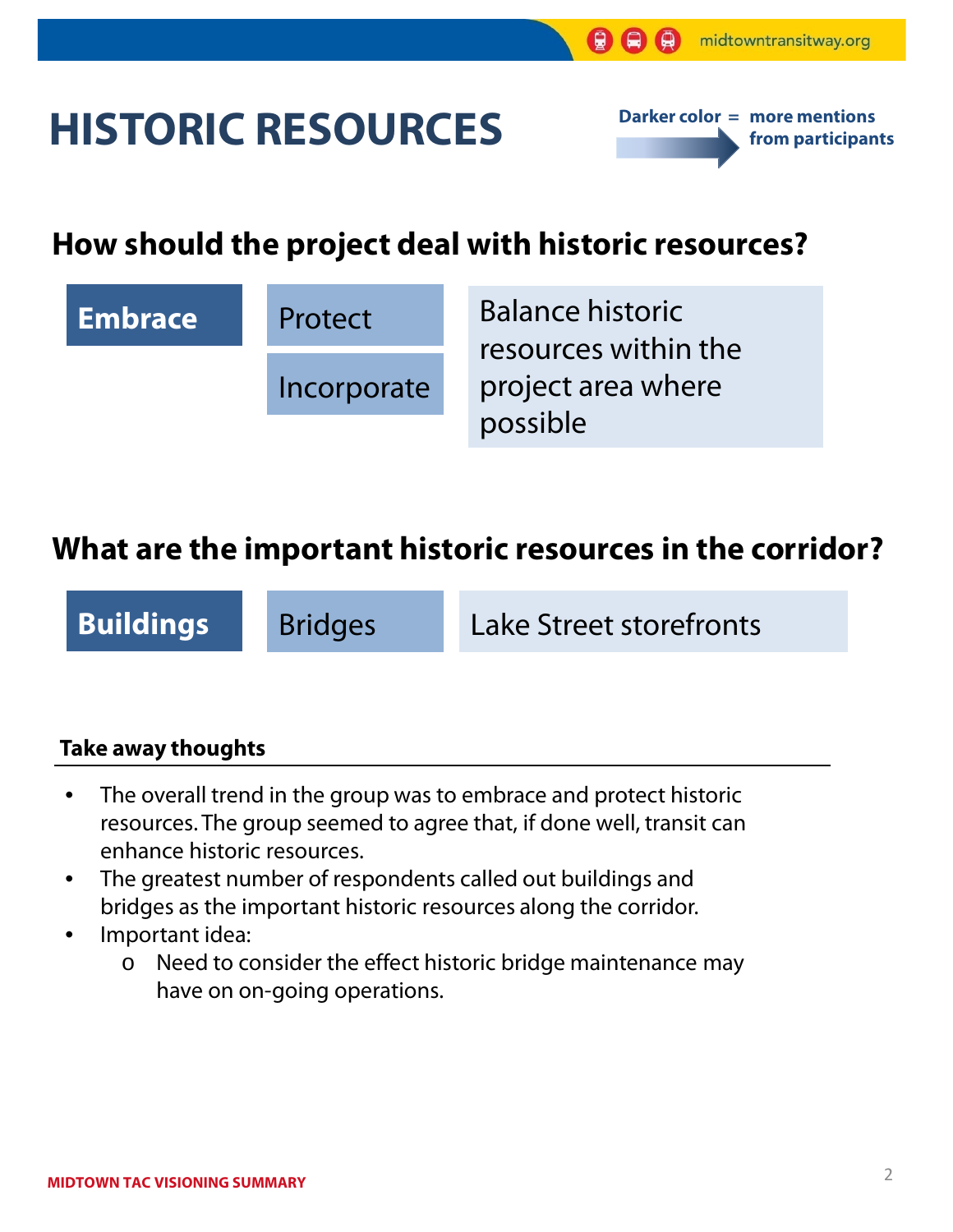## **PHYSICAL DESIGN**



## **How do we utilize the corridor space?**

### **IN THE MIDTOWN GREENWAY**

| Move but preserve |
|-------------------|
|                   |
|                   |
|                   |
|                   |
|                   |
|                   |
|                   |

### **Take away thoughts**

- The group wanted to encroach on the side slopes of the trench. They wanted the bikeway preserved, but accepted it might need to be moved within the trench alignment.
- There was less consensus around how space should be allocated on Lake Street than how space should be allocated in the trench.
- A few specific ideas on Lake Street:
	- o Take parking near stations, but potentially preserve parking along other parts of the corridor.
	- o Preserve parking over travel lanes, because it buffers pedestrians from traffic.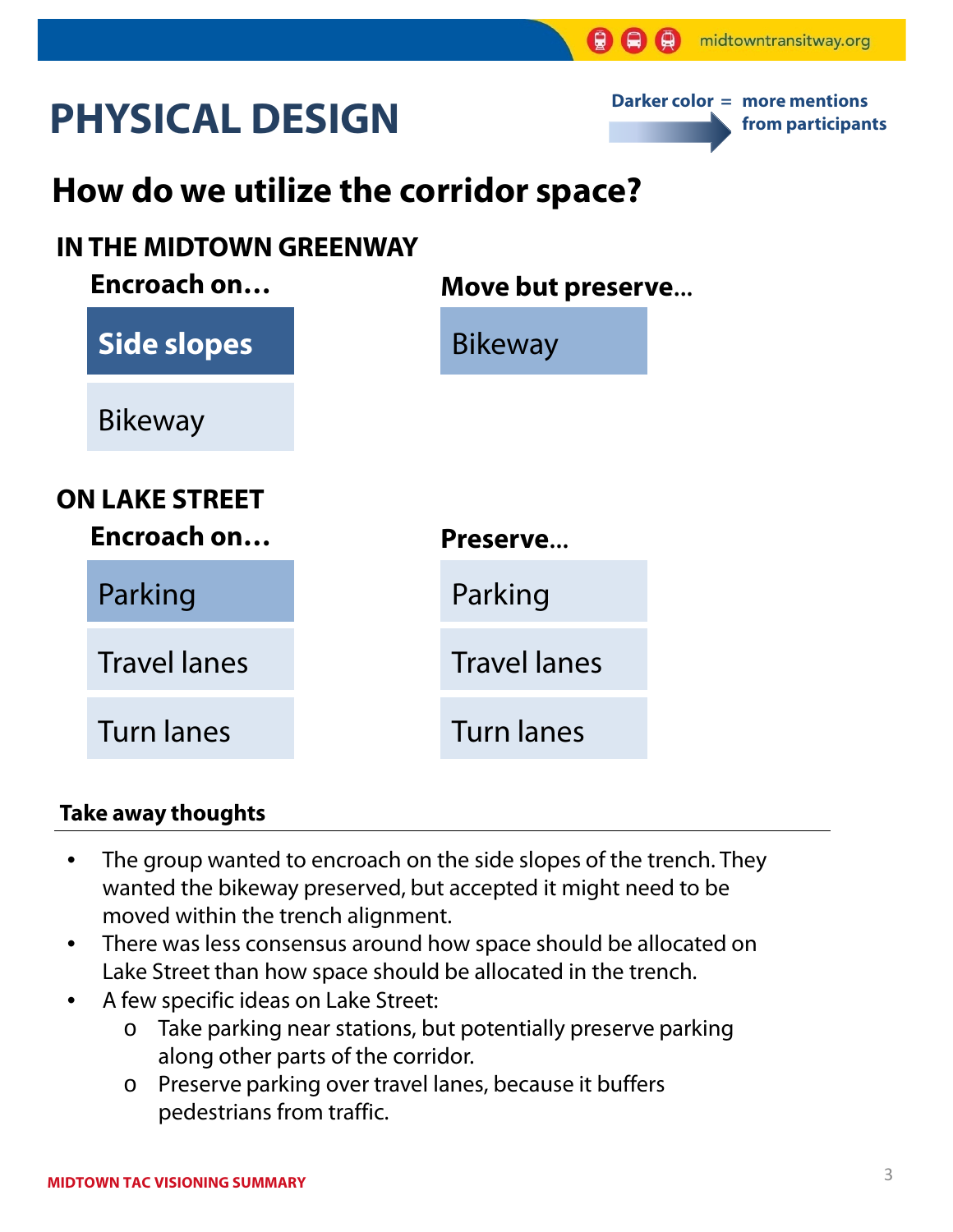## **TRAVEL MARKETS**



### **What travel markets should the Midtown Corridor serve?**

**Intra-corridor users**

**People who rely on transit**

Shoppers/Casual users

Commuters

### **Take away thoughts**

• Intra-corridor users and people who rely on transit were the dominant choices for targeted travel markets.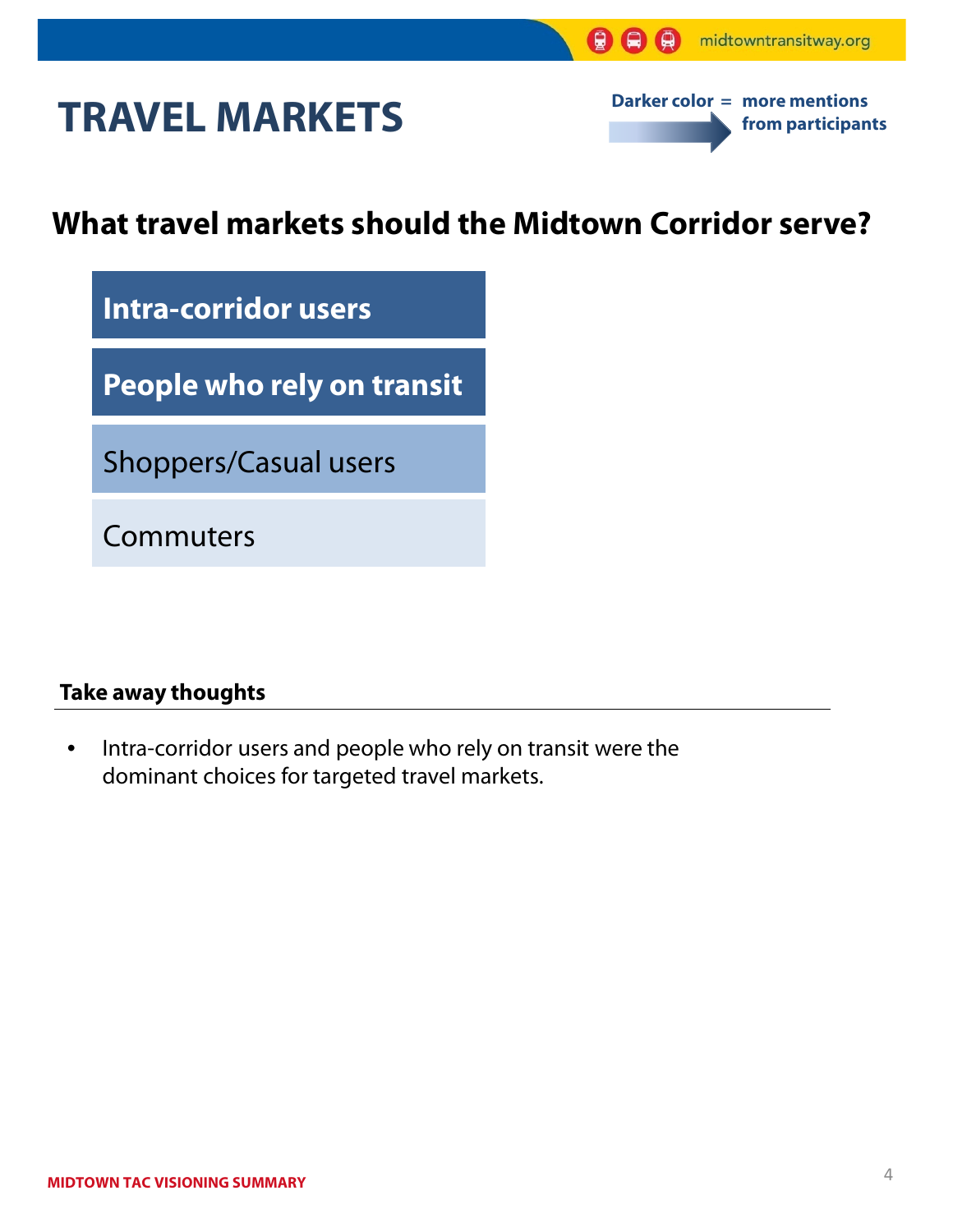## **SERVICE DESIGN**

**Darker color = more mentions from participants**

ଭ

### **What should Midtown Corridor transit improvements aim to accomplish?**

### **Improve Speed**

Increase the quality of the transit experience

Increase Frequency

Decrease demand for parking

Induce a mode shift from cars to transit

Increase rider capacity

### **Take away thoughts**

• The dominant theme was to improve the speed of service, but there were also a variety of other desired goals mentioned.